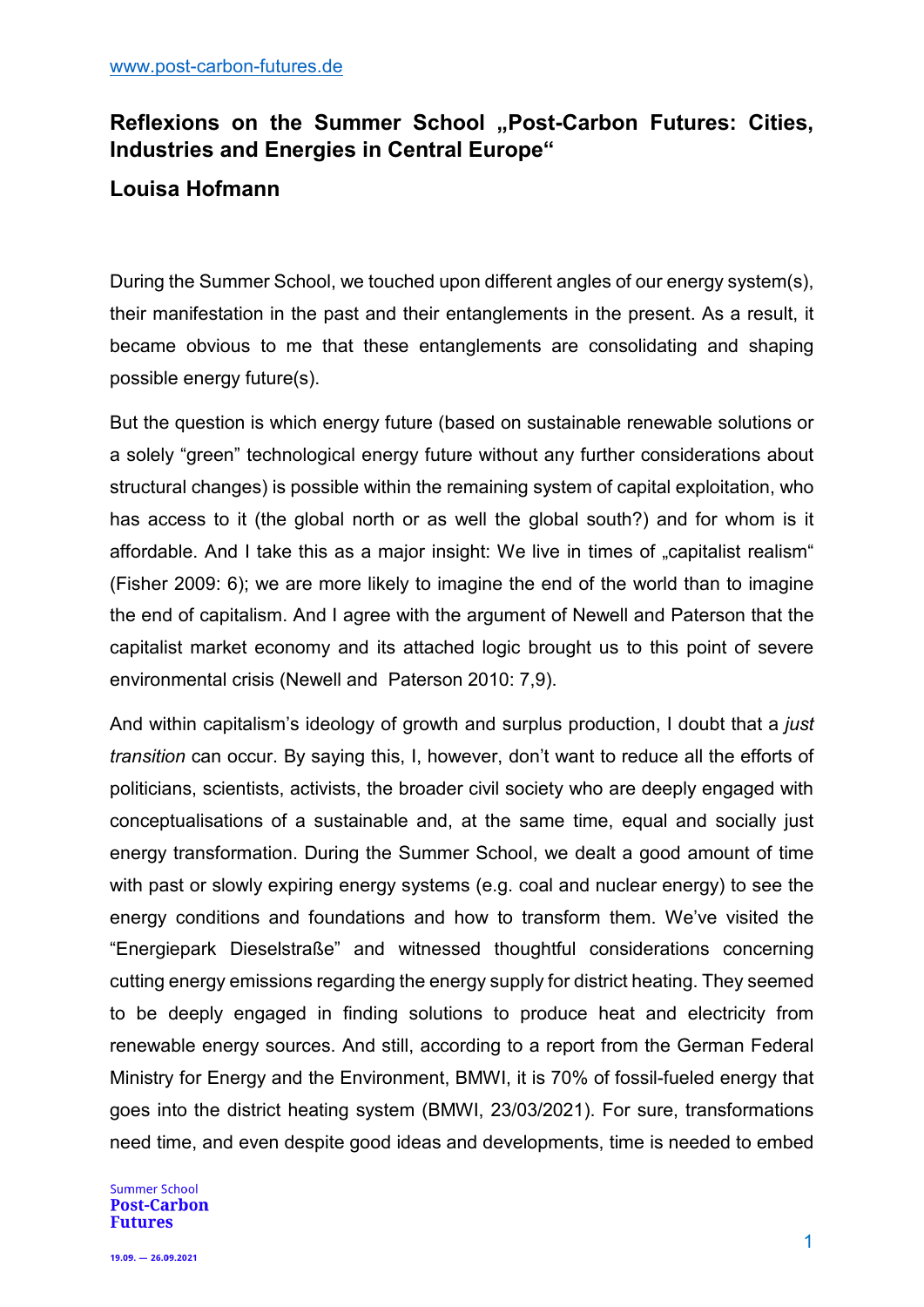and cultivate new energy systems. But capitalism's need for growth and energy doesn't slow down because we need more time to transform.

I also found the same ambiguity in the talk of Ralf Wehrspohn, a physics professor at Halle-Wittenberg University, who is engaged in envisioning a different energy future. He emphasised that all technologies and scientific knowledge is available to shape a just post-fossil energy future, but that the concrete path how to deploy it within society (or maybe convince society?) is missing. It appears as a social scientist's task to envision and conceptualise this implementation. But how to predict a just sustainable future while our way of being is still based on resource exploitation and consumerism? Extraction for lithium was presented to us as one of the possible alternatives for the global north. However, while there might be sustainable ways to extract lithium, at the moment, it is extracted – amongst other regions – in the global south, e.g. in the triborder region Peru, Bolivia and Argentina on indigenous land. Lithium extraction has problematic social (land deprivation/grabbing from indigenous people) and environmental consequences (e.g. water and soil contamination).

My argument that a socially just future based on non-exploitative energy production is difficult to envision might be too simplifying. Indeed, the capitalist mode of production not only means value generation, but it is also a way of thinking about resources, societies achievements and good life, including questions about which goods and availabilities should be regarded as necessary. However, engaging with natural and social science as well other actors plans and visions for sustainable energy future makes me aware of contradictions inherent in those transformation attempts: As long as capitalist modes of production and consumption are taken as the only frame of reference, those projects seem hardly possible to realise. Thus I think, there is a danger that people's livelihoods might be destroyed and turned inhabitable by floods and droughts, extreme temperatures and water shortages before we understand that an economic system based on everlasting growth can't create a just renewable future, despite all the good intentions and available technologies.

**Summer School Post-Carbon Futures**